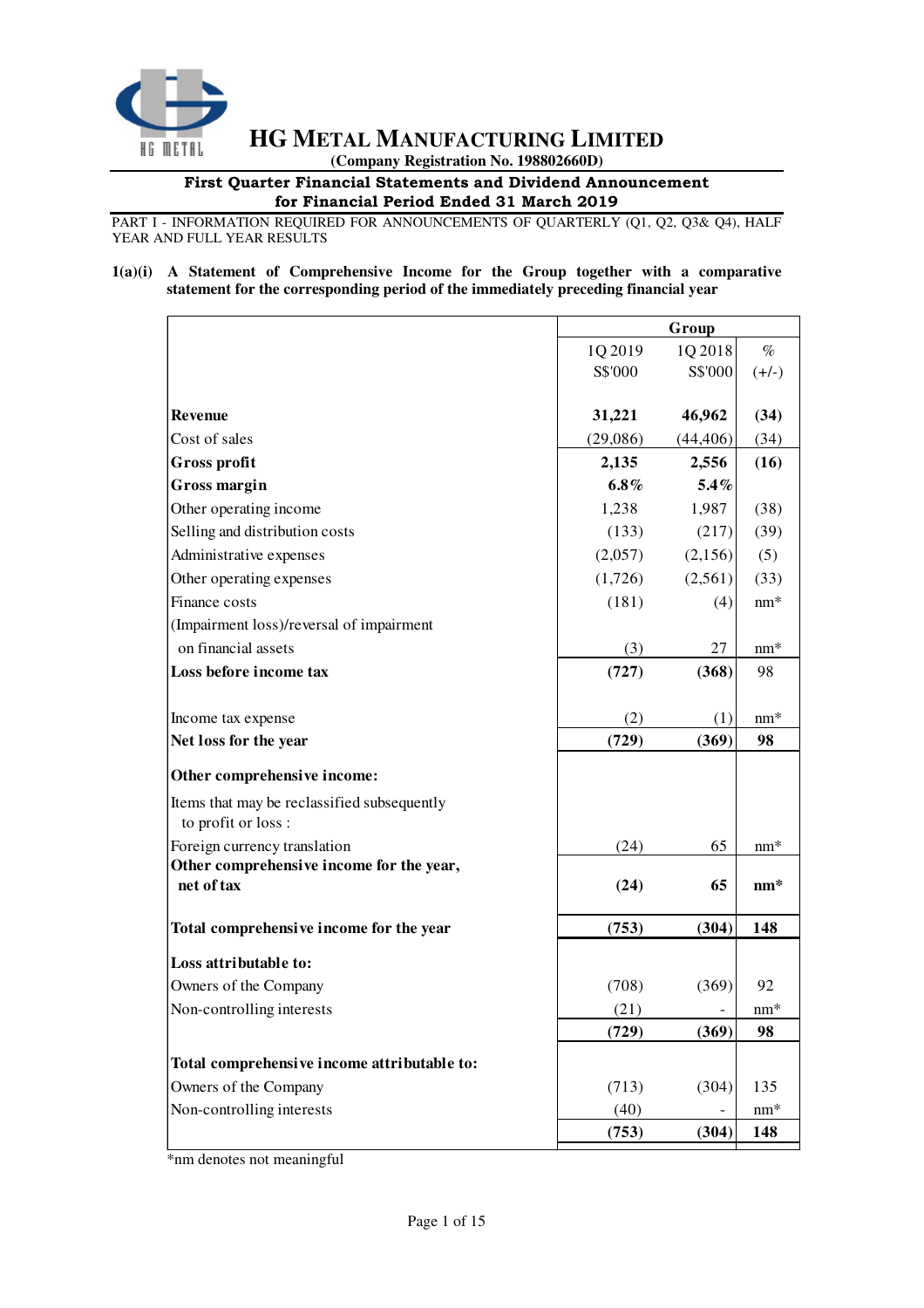Financial Statements and Dividend Announcement for Financial Period Ended 31 March 2019

## **1(a)(ii) Notes to the Statement of Comprehensive Income for the Group**

|                                                                            | Group          | Group   |
|----------------------------------------------------------------------------|----------------|---------|
| Loss before tax is arrived at after crediting/(charging) the<br>following: | 1Q 2019        | 1Q 2018 |
|                                                                            | S\$'000        | S\$'000 |
| (Impairment loss)/reversal of impairment on financial assets               | (3)            | 27      |
| Bad debts recovered                                                        | 103            | 4       |
|                                                                            |                |         |
| Amortisation of intangible assets                                          | (1)            | (2)     |
| Amortisation of land use right                                             | (15)           |         |
| Recognition of deferred income                                             |                | 357     |
| Depreciation of property, plant and equipment                              | (707)          | (676)   |
| Depreciation of right-of-use assets*                                       | (635)          |         |
| Fair value gain on derivatives, net                                        | 15             | 12      |
| Foreign exchange loss, net                                                 | (56)           | (371)   |
| Interest income                                                            | 120            | 75      |
| Finance costs                                                              | (181)          | (4)     |
| Gain on disposal of property, plant and equipment                          |                | 57      |
| Inventories write-back                                                     | $\overline{2}$ |         |

\* The depreciation expense arose from the recognition of right-of-use assets upon adoption of SFRS(I) 16 on 1 January 2019. (Please refer to Paragraph 5 on Pages 10 - 11 for further details).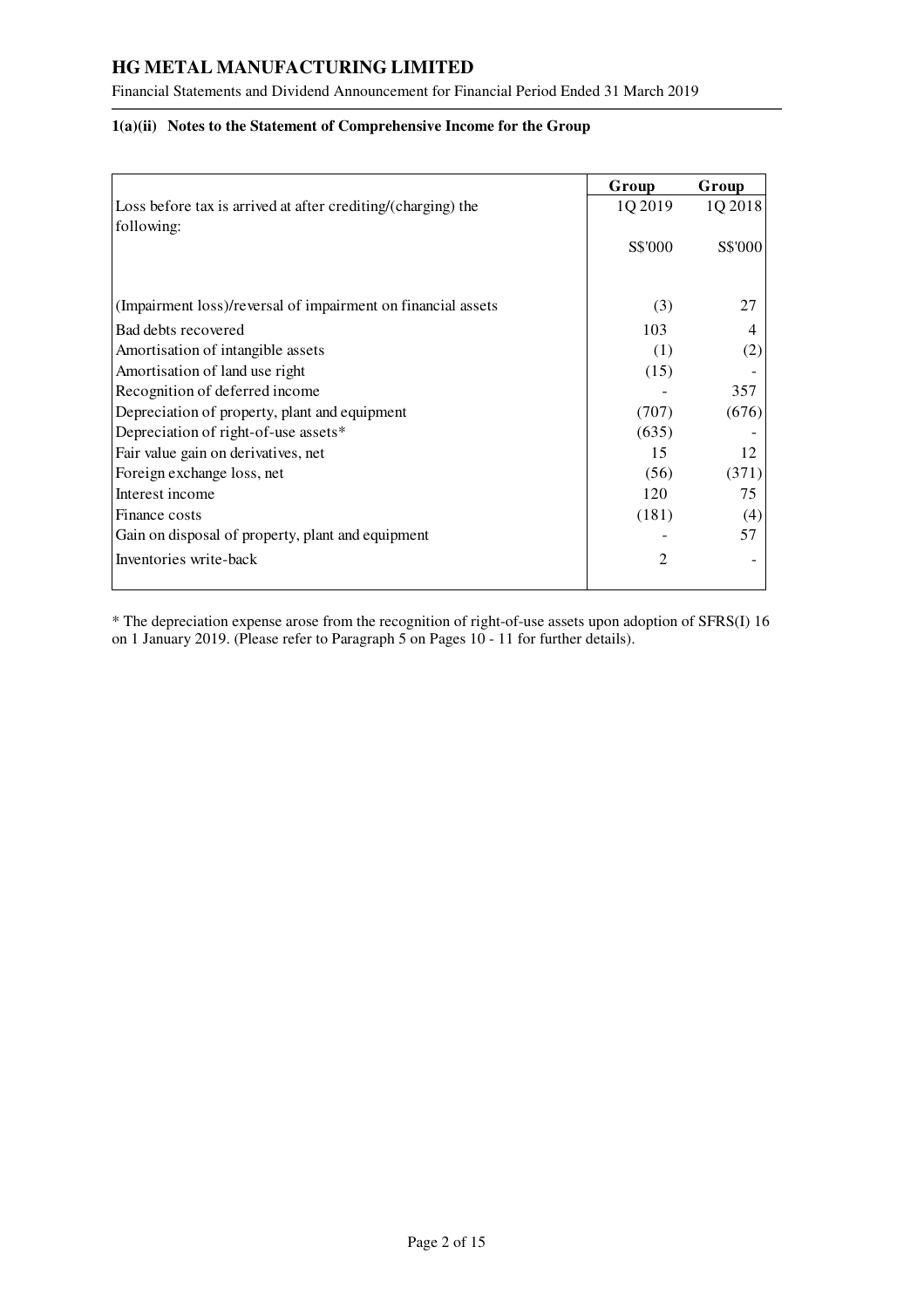Financial Statements and Dividend Announcement for Financial Period Ended 31 March 2019

## **1(b)(i) A Statement of Financial Position (for the issuer and group), together with a comparative statement as at the end of the immediately preceding financial year**

|                                               |            | Group      | Company    |            |  |
|-----------------------------------------------|------------|------------|------------|------------|--|
|                                               | 31.03.2019 | 31.12.2018 | 31.03.2019 | 31.12.2018 |  |
|                                               | S\$'000    | S\$'000    | S\$'000    | S\$'000    |  |
|                                               |            |            |            |            |  |
| <b>Non-current assets</b>                     |            |            |            |            |  |
| Property, plant and equipment                 | 25,735     | 22,921     | 8,627      | 9,100      |  |
| Right-of-use assets                           | 3,685      |            | 3,529      |            |  |
| Intangible assets                             | 5          | 7          | 2          | 3          |  |
| Land use rights                               | 3,034      | 3,069      |            |            |  |
| Other receivables                             | 784        | 784        |            |            |  |
| Investment in subsidiaries                    |            |            | 13,113     | 13,113     |  |
| Investment securities                         | 10,038     | 10,044     | 10,038     | 10,044     |  |
|                                               | 43,281     | 36,825     | 35,309     | 32,260     |  |
|                                               |            |            |            |            |  |
| <b>Current assets</b>                         |            |            |            |            |  |
| Investment securities                         | 24         | 24         | 24         | 24         |  |
| Inventories                                   | 36,569     | 30,872     | 22,987     | 21,484     |  |
| Trade and other receivables                   | 50,963     | 51,170     | 55,074     | 54,584     |  |
| Prepaid expenses                              | 456        | 664        | 334        | 93         |  |
| Bank deposits pledged with banks              | 9,500      | 9,500      | 9,500      | 9,500      |  |
| Cash and cash equivalent                      | 10,946     | 15,435     | 3,619      | 4,168      |  |
|                                               | 108,458    | 107,665    | 91,538     | 89,853     |  |
|                                               |            |            |            |            |  |
| <b>Current liabilities</b>                    |            |            |            |            |  |
| Trade and other payables                      | 26,422     | 35,461     | 42,216     | 52,300     |  |
| Lease liability                               | 4,533      |            | 4,449      |            |  |
| <b>Bank borrowings</b>                        | 15,970     | 3,420      | 15,970     | 3,420      |  |
| Provision for income tax                      | 15         | 15         |            |            |  |
| Deferred income                               |            | 1,429      |            | 1,429      |  |
| Derivative financial instruments <sup>2</sup> | 27         | 42         | 27         | 42         |  |
|                                               | 46,967     | 40,367     | 62,662     | 57,191     |  |
| Net current assets                            | 61,491     | 67,298     | 28,876     | 32,662     |  |
|                                               |            |            |            |            |  |
| Non-current liabilities                       |            |            |            |            |  |
| Lease liability                               | 2,446      |            | 2,371      |            |  |
| Provision for reinstatement costs             | 1,100      | 1,100      | 800        | 800        |  |
| Deferred income                               |            | 119        |            | 119        |  |
|                                               | 3,546      | 1,219      | 3,171      | 919        |  |
|                                               |            |            |            |            |  |
|                                               | 101,226    | 102,904    | 61,014     | 64,003     |  |
| Equity attributable to owners of the Company  |            |            |            |            |  |
| Share capital                                 | 70,496     | 70,496     | 70,496     | 70,496     |  |
| Treasury shares                               | (2,215)    | (2,215)    | (2,215)    | (2,215)    |  |
| Other reserves                                | 3,018      | 3,023      | 2,527      | 2,527      |  |
| Accumulated profits/(losses)                  | 26,006     | 28,940     | (9,794)    | (6,805)    |  |
|                                               |            |            |            |            |  |
|                                               | 97,305     | 100,244    | 61,014     | 64,003     |  |
| Non-controlling interests                     | 3,921      | 2,660      |            |            |  |
| <b>Total equity</b>                           | 101,226    | 102,904    | 61,014     | 64,003     |  |

1. The prepaid expenses included down payment of S\$0.6 million paid for purchase property, plant and equipment as at 31 Dec 2018 and were subsequently capitalised in 1Q2019.

2. The derivative financial instruments relate to fair value adjustments of forward currency contracts entered into by the Group to hedge foreign currency exposure on the Group's trade receivables and purchases.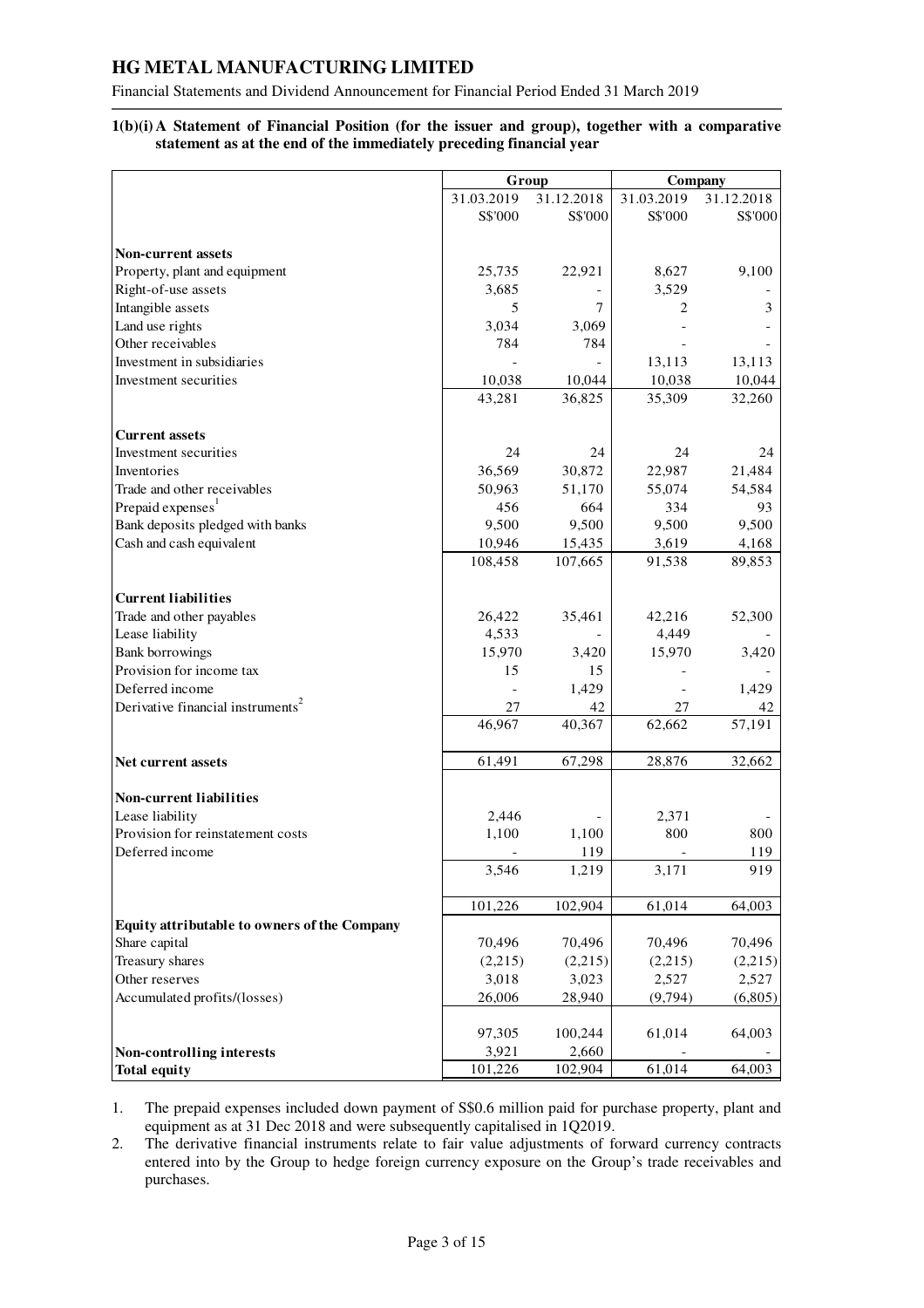Financial Statements and Dividend Announcement for Financial Period Ended 31 March 2019

|                           |                                 | <b>As at 31 March 2019</b> |                                     |                                 | As at 31 December 2018 |                                     |
|---------------------------|---------------------------------|----------------------------|-------------------------------------|---------------------------------|------------------------|-------------------------------------|
|                           |                                 |                            | Lease                               |                                 |                        | Lease                               |
|                           | Secured <sup>1</sup><br>S\$'000 | Unsecured<br>S\$'000       | liabilities <sup>2</sup><br>S\$'000 | Secured <sup>'</sup><br>S\$'000 | Unsecured<br>S\$'000   | liabilities <sup>4</sup><br>S\$'000 |
| Repayable within one year | 15.970                          |                            | 4,533                               | 3,420                           |                        |                                     |
| Repayable after one year  |                                 |                            | 2,446                               |                                 |                        |                                     |
| Total                     | 15.970                          |                            | 6.979                               | 3.420                           |                        |                                     |

#### **1(b)(ii) Aggregate amount of group's borrowings and debt securities**

Details of collaterals

- 1. The bank loans are secured by fixed charge over fixed deposit and investment in bonds that are pledged to bank, as well as mortgage over certain leasehold properties of the Group.
- 2. Lease liabilities arising from adoption of the new Singapore Financial Reporting Standards (International) ("SFRS (I)") 16 Leases that is effective for annual periods beginning on or after 1 January 2019.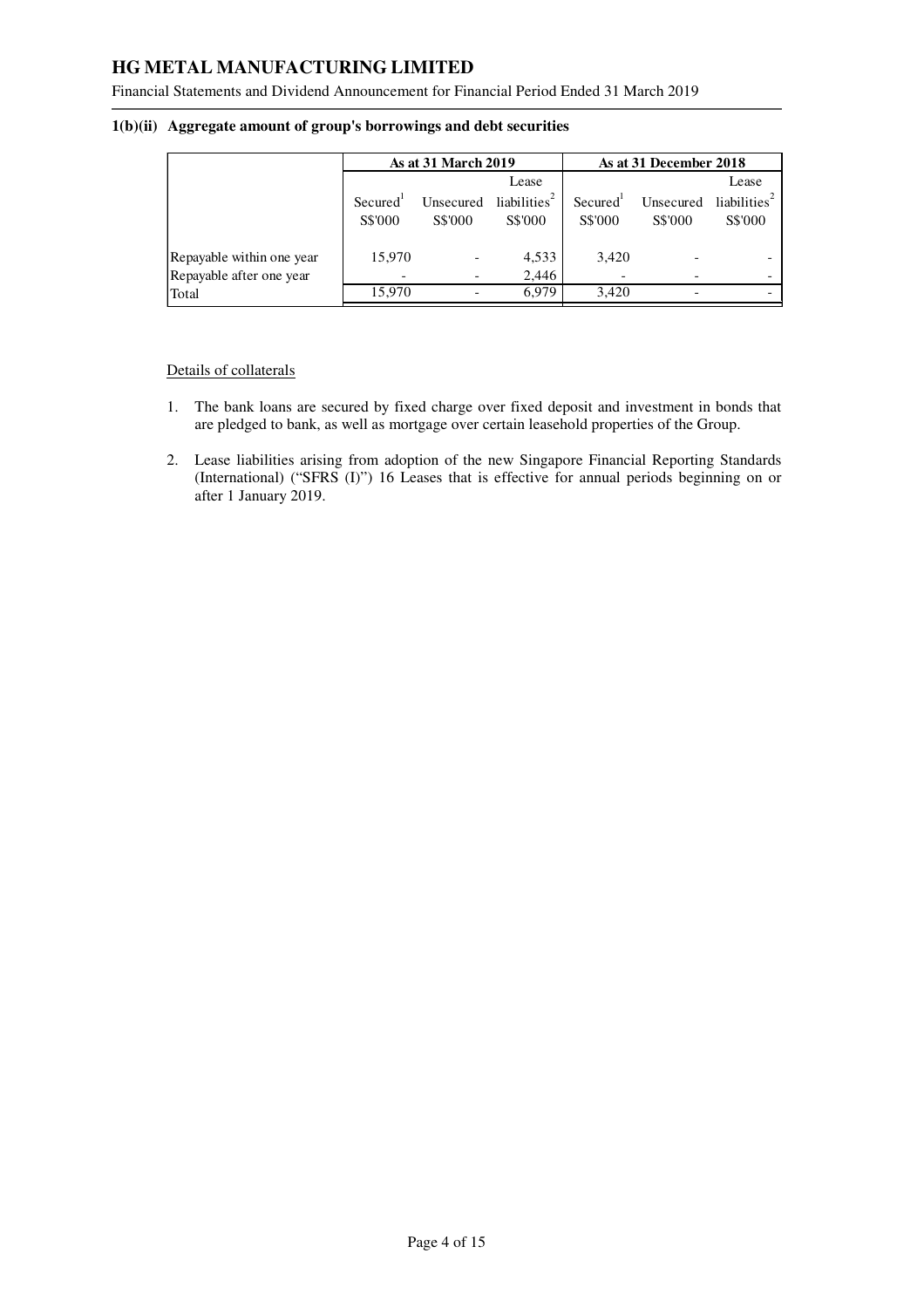Financial Statements and Dividend Announcement for Financial Period Ended 31 March 2019

## **1(c)(i) A Statement of Cash Flows for the Group, together with a comparative statement for the corresponding period of the immediately preceding financial year**

|                                                               | Group     |                |
|---------------------------------------------------------------|-----------|----------------|
|                                                               | 1Q 2019   | 1Q 2018        |
|                                                               | S\$'000   | S\$'000        |
| Cash flows from operating activities                          |           |                |
| Loss before income tax                                        | (727)     | (368)          |
| Adjustments for:                                              |           |                |
| Depreciation of property, plant and equipment                 | 707       | 676            |
| Depreciation of right-of-use assets                           | 635       |                |
| Amortisation of intangible assets                             | 1         | $\overline{2}$ |
| Amortisation of land use right                                | 15        |                |
| Impairment loss/(reversal of impairment) on financial assets  | 3         | (27)           |
| Bad debts recovered                                           | (103)     | (4)            |
| Gain on disposal of property, plant and equipment             |           | (57)           |
| Inventories write-back                                        | (2)       |                |
| Fair value gain on derivatives, net                           | (15)      | (12)           |
| Finance costs                                                 | 181       | $\overline{4}$ |
| Interest income                                               | (120)     | (75)           |
| Recognition of deferred income                                |           | (357)          |
| Unrealised foreign exchange loss, net                         | 117       | 3              |
| Operating cash flow before changes in working capital         | 692       | (215)          |
| Working capital changes:                                      |           |                |
| Inventories                                                   | (6,050)   | (3,870)        |
| Trade and other receivables                                   | 212       | (8, 813)       |
| Prepaid expenses                                              | (384)     | (100)          |
| Trade and other payables                                      | (8,634)   | 10,367         |
| Cash used in operations                                       | (14, 164) | (2,631)        |
| Interest expense paid                                         | (87)      | (4)            |
| Interest income received                                      | 200       | 75             |
| Income tax paid                                               | (2)       | (1)            |
| Net cash flows used in operating activities                   | (14,053)  | (2,561)        |
|                                                               |           |                |
| Cash flows from investing activities                          |           |                |
| Fixed deposit withdrawn from banks                            |           | 4,089          |
| Proceeds from disposal of property, plant and equipment       |           | 20             |
| Purchase of investment securities                             |           | (4,545)        |
| Purchase of property, plant and equipment                     | (2,376)   | (40)           |
| Net cash flows used in investing activities                   | (2,376)   | (476)          |
| Cash flows from financing activities                          |           |                |
| Contribution of share capital by minority shareholders        | 759       |                |
| Proceeds from bank borrowings                                 | 27,983    |                |
| Repayment of bank borrowings                                  | (15, 466) |                |
| Principal element of lease payments                           | (1,350)   |                |
| Repayment of finance lease payables                           |           | (60)           |
| Net cash flows generated from/(used in) financing activities  | 11,926    | (60)           |
| Net decrease in cash and cash equivalents                     | (4,503)   | (3,097)        |
| Effects on exchange rate changes on cash and cash equivalents | 14        | 65             |
| Cash and cash equivalents at beginning of financial period    | 15,435    | 28,846         |
| Cash and cash equivalents at end of financial period          | 10,946    | 25,814         |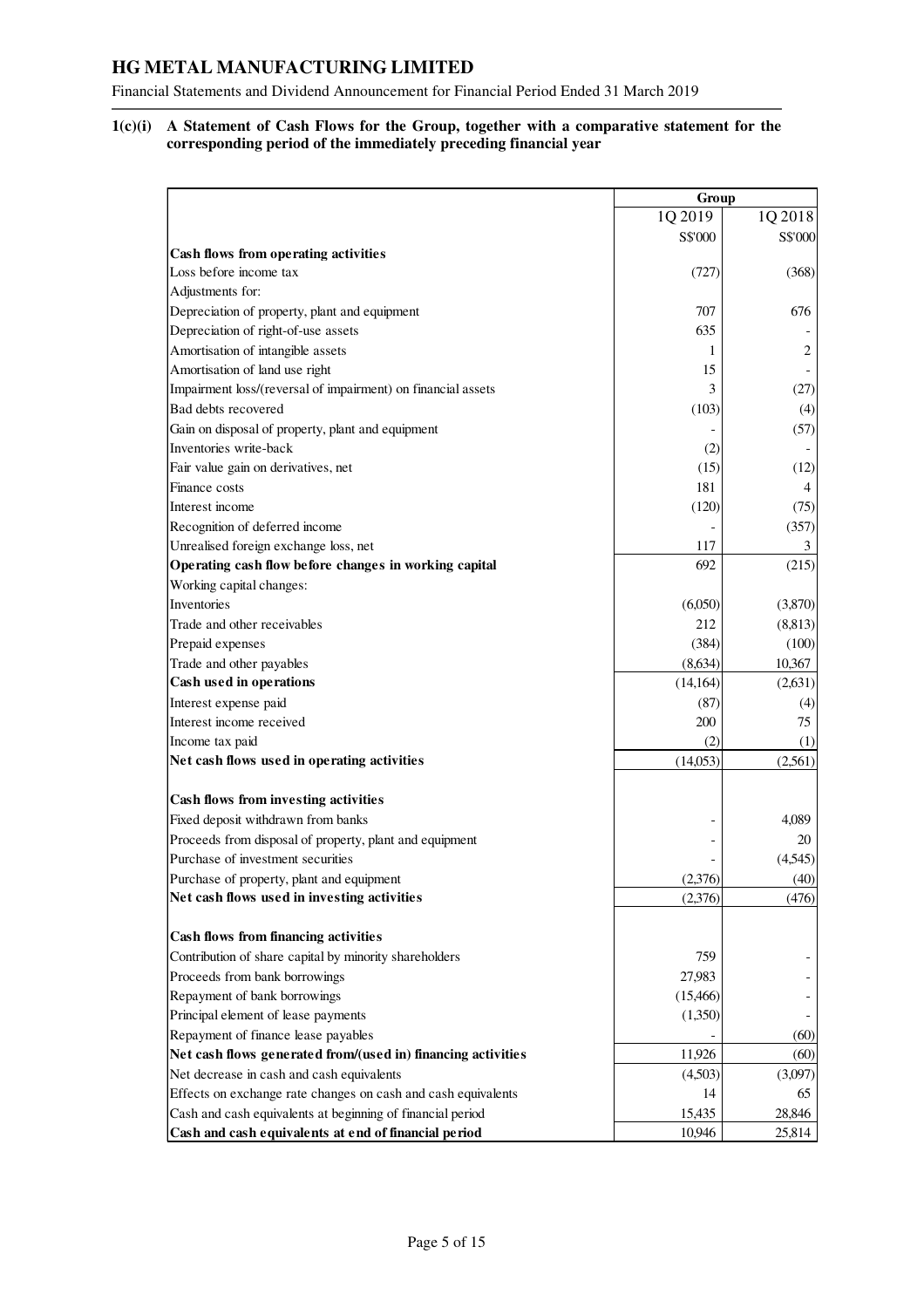Financial Statements and Dividend Announcement for Financial Period Ended 31 March 2019

#### **1(c)(ii) Note to the Consolidated Statement of Cash Flows**

For the purposes of the consolidated statement of cash flows, cash and cash equivalents comprise:

|                                                                | Group         |               |  |
|----------------------------------------------------------------|---------------|---------------|--|
|                                                                | 31 March 2019 | 31 March 2018 |  |
|                                                                | S\$'000       | S\$'000       |  |
|                                                                |               |               |  |
| Cash and bank balances                                         | 8,281         | 21,566        |  |
| Bank deposits                                                  | 12,165        | 19,659        |  |
|                                                                | 20,446        | 41,225        |  |
| $\text{Less}:$ Bank deposits pledged with banks <sup>(1)</sup> | (9,500)       | (15, 411)     |  |
| Cash and cash equivalents per consolidated cash flow           |               |               |  |
| statement                                                      | 10,946        | 25,814        |  |

(1) Bank deposit of S\$9.5 million was pledged with banks to secure trade credit facilities. The amount is restricted in use and may not be withdrawn without the banks' prior approval.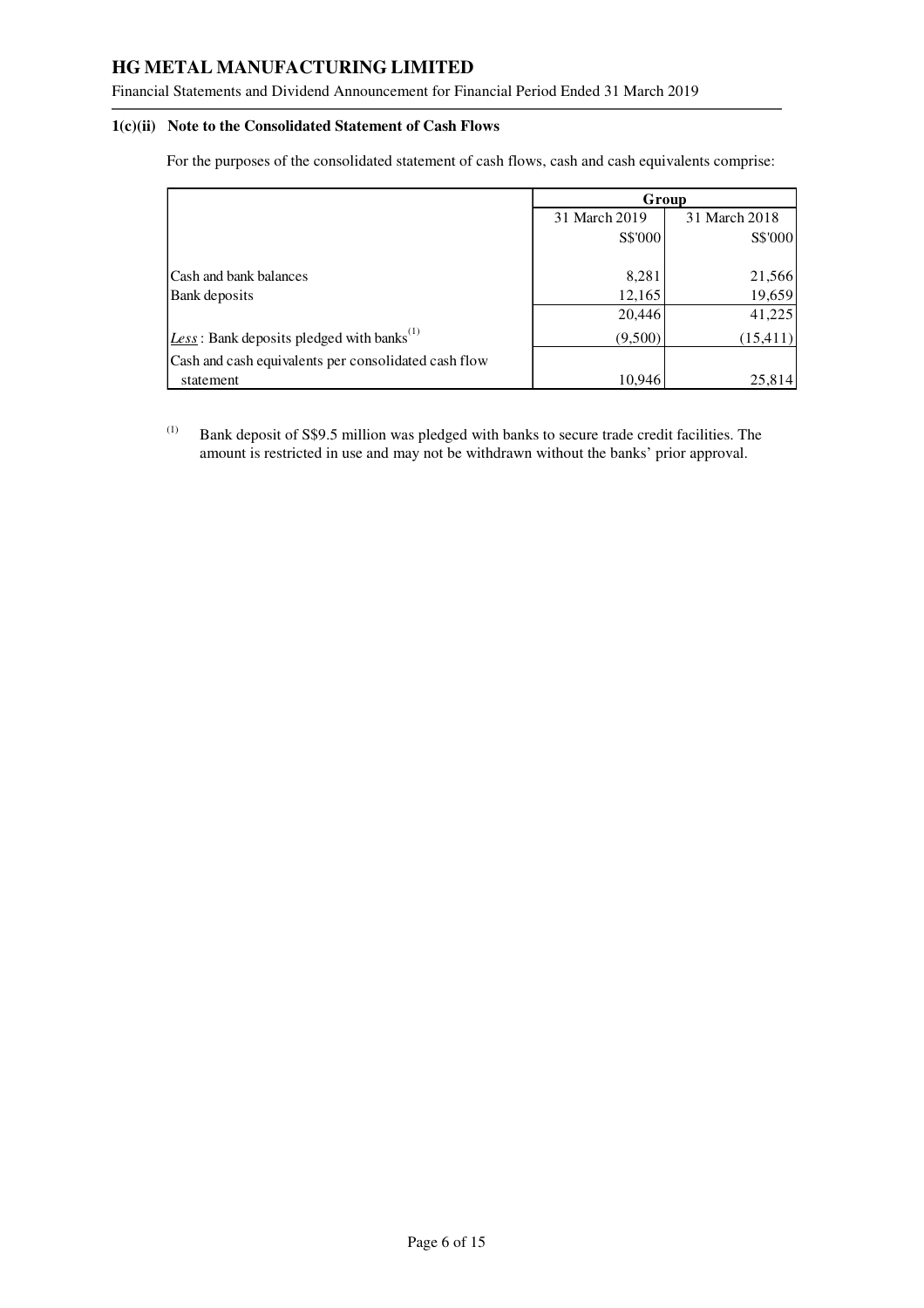Financial Statements and Dividend Announcement for financial period Ended 31 March 2019

**1(d)(i) A statement (for the issuer and group) showing either (i) all changes in equity or (ii) changes in equity other than those arising from capitalisation issues and distributions to shareholders, together with a comparative statement for the corresponding period of the immediately preceding financial year.** 

|                                                                    | Attributable to owners of the Company |                    |                    |                          |                                               |                                 |                                                                 |                                  |                  |
|--------------------------------------------------------------------|---------------------------------------|--------------------|--------------------|--------------------------|-----------------------------------------------|---------------------------------|-----------------------------------------------------------------|----------------------------------|------------------|
| Group                                                              | Share<br>capital                      | Treasury<br>shares | Capital<br>reserve | Other<br>reserves        | Foreign<br>currency<br>translation<br>reserve | Accumulated<br>profits/(losses) | Equity<br>attributable to<br>owners of the<br>Company,<br>total | Non-<br>controlling<br>interests | Total<br>equity  |
|                                                                    | S\$'000                               | S\$'000            | S\$'000            | S\$'000                  | S\$'000                                       | S\$'000                         | S\$'000                                                         | S\$'000                          | S\$'000          |
| Opening balance at 1 January 2018 (FRS framework)                  | 70,496                                | (2,215)            | 2,527              | (212)                    | (176)                                         | 33,791                          | 104,211                                                         |                                  | 104,212          |
| Cumulative effects of adopting SFRS(I)                             |                                       |                    |                    |                          | 902                                           | (906)                           | (4)                                                             |                                  | (4)              |
| Opening balance at 1 January 2018 (SFRS(I) framework)              | 70,496                                | (2,215)            | 2,527              | (212)                    | 726                                           | 32,885                          | 104,207                                                         | $\overline{1}$                   | 104,208          |
| Loss for the year<br>Other comprehensive income                    |                                       |                    |                    |                          |                                               | (3,945)                         | (3,945)                                                         | 10                               | (3,935)          |
| Foreign currency translation                                       | $\overline{\phantom{a}}$              |                    |                    | $\overline{\phantom{a}}$ | (18)                                          |                                 | (18)                                                            | (12)                             | (30)             |
| Other comprehensive income<br>for the year, net of tax             |                                       |                    |                    |                          | (18)                                          |                                 | (18)                                                            | (12)                             | (30)             |
| Total comprehensive income for<br>the year                         |                                       |                    |                    | $\overline{\phantom{a}}$ | (18)                                          | (3,945)                         | (3,963)                                                         | (2)                              | (3,965)          |
| Change in ownership interest<br>in subsidiary                      |                                       |                    |                    |                          |                                               |                                 |                                                                 |                                  |                  |
| Acquisition of a subsidiary                                        |                                       |                    |                    |                          |                                               |                                 |                                                                 | 91                               | 91               |
| Issuance of ordinary shares                                        |                                       |                    |                    |                          |                                               |                                 |                                                                 |                                  |                  |
| in a subsidiary                                                    |                                       |                    |                    |                          |                                               |                                 |                                                                 | 2,570                            | 2,570            |
| Total change in ownership<br>interest in subsidiary                |                                       |                    |                    |                          |                                               |                                 |                                                                 | 2,661                            | 2,661            |
| Total transactions with owners                                     |                                       |                    |                    |                          |                                               |                                 |                                                                 |                                  |                  |
| in their capacity as owners<br>Closing balance at 31 December 2018 | 70,496                                | (2,215)            | 2,527              | (212)                    | 708                                           | 28,940                          | 100,244                                                         | 2,661<br>2,660                   | 2,661<br>102,904 |
|                                                                    |                                       |                    |                    |                          |                                               |                                 |                                                                 |                                  |                  |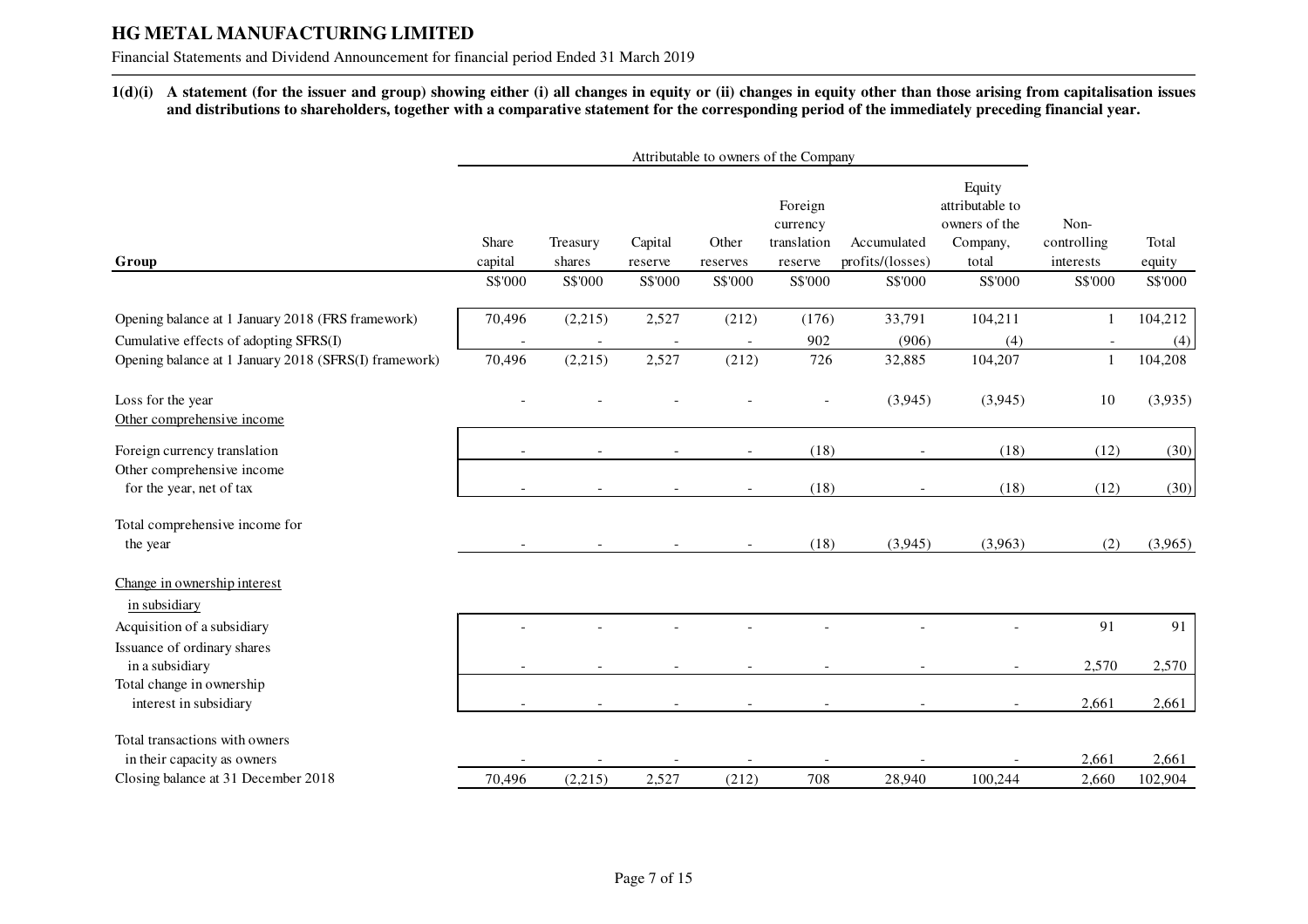## Financial Statements and Dividend Announcement for financial period Ended 31 March 2019

|                                                                                                                     | Attributable to owners of the Company |                    |                    |                          |                                               |                             |                                                                 |                                  |                               |
|---------------------------------------------------------------------------------------------------------------------|---------------------------------------|--------------------|--------------------|--------------------------|-----------------------------------------------|-----------------------------|-----------------------------------------------------------------|----------------------------------|-------------------------------|
| Group                                                                                                               | Share<br>capital                      | Treasury<br>shares | Capital<br>reserve | Other<br>reserves        | Foreign<br>currency<br>translation<br>reserve | Accumulated<br>profits      | Equity<br>attributable to<br>owners of the<br>Company,<br>total | Non-<br>controlling<br>interests | Total<br>equity               |
|                                                                                                                     | S\$'000                               | S\$'000            | S\$'000            | S\$'000                  | S\$'000                                       | S\$'000                     | S\$'000                                                         | S\$'000                          | S\$'000                       |
| Opening balance at 1 January 2019<br>Effects of adopting SFRS(I) 16<br>Opening balance at 1 January 2019 (restated) | 70,496<br>70,496                      | (2,215)<br>(2,215) | 2,527<br>2,527     | (212)<br>(212)           | 708<br>708                                    | 28,940<br>(2,226)<br>26,714 | 100,244<br>(2,226)<br>98,018                                    | 2,660<br>2,660                   | 102,904<br>(2,226)<br>100,678 |
| Loss for the period<br>Other comprehensive income                                                                   |                                       |                    |                    |                          |                                               | (708)                       | (708)                                                           | (21)                             | (729)                         |
| Foreign currency translation                                                                                        |                                       |                    |                    |                          | (5)                                           |                             | (5)                                                             | (19)                             | (24)                          |
| Other comprehensive income<br>for the period, net of tax                                                            |                                       |                    |                    |                          | (5)                                           |                             | (5)                                                             | (19)                             | (24)                          |
| Total comprehensive income for<br>the period                                                                        |                                       |                    |                    | $\overline{\phantom{a}}$ | (5)                                           | (708)                       | (713)                                                           | (40)                             | (753)                         |
| Change in ownership interest<br><u>in subsidiary</u>                                                                |                                       |                    |                    |                          |                                               |                             |                                                                 |                                  |                               |
| Issuance of ordinary shares in a subsidiary                                                                         |                                       |                    |                    |                          |                                               |                             |                                                                 | 1,301                            | 1,301                         |
| Total change in ownership<br>interest in subsidiary                                                                 |                                       |                    |                    |                          |                                               |                             |                                                                 | 1,301                            | 1,301                         |
| Total transactions with owners                                                                                      |                                       |                    |                    |                          |                                               |                             |                                                                 |                                  |                               |
| in their capacity as owners                                                                                         |                                       |                    |                    |                          |                                               |                             |                                                                 | 1,301                            | 1,301                         |
| Closing balance at 31 March 2019                                                                                    | 70,496                                | (2,215)            | 2,527              | (212)                    | 703                                           | 26,006                      | 97,305                                                          | 3,921                            | 101,226                       |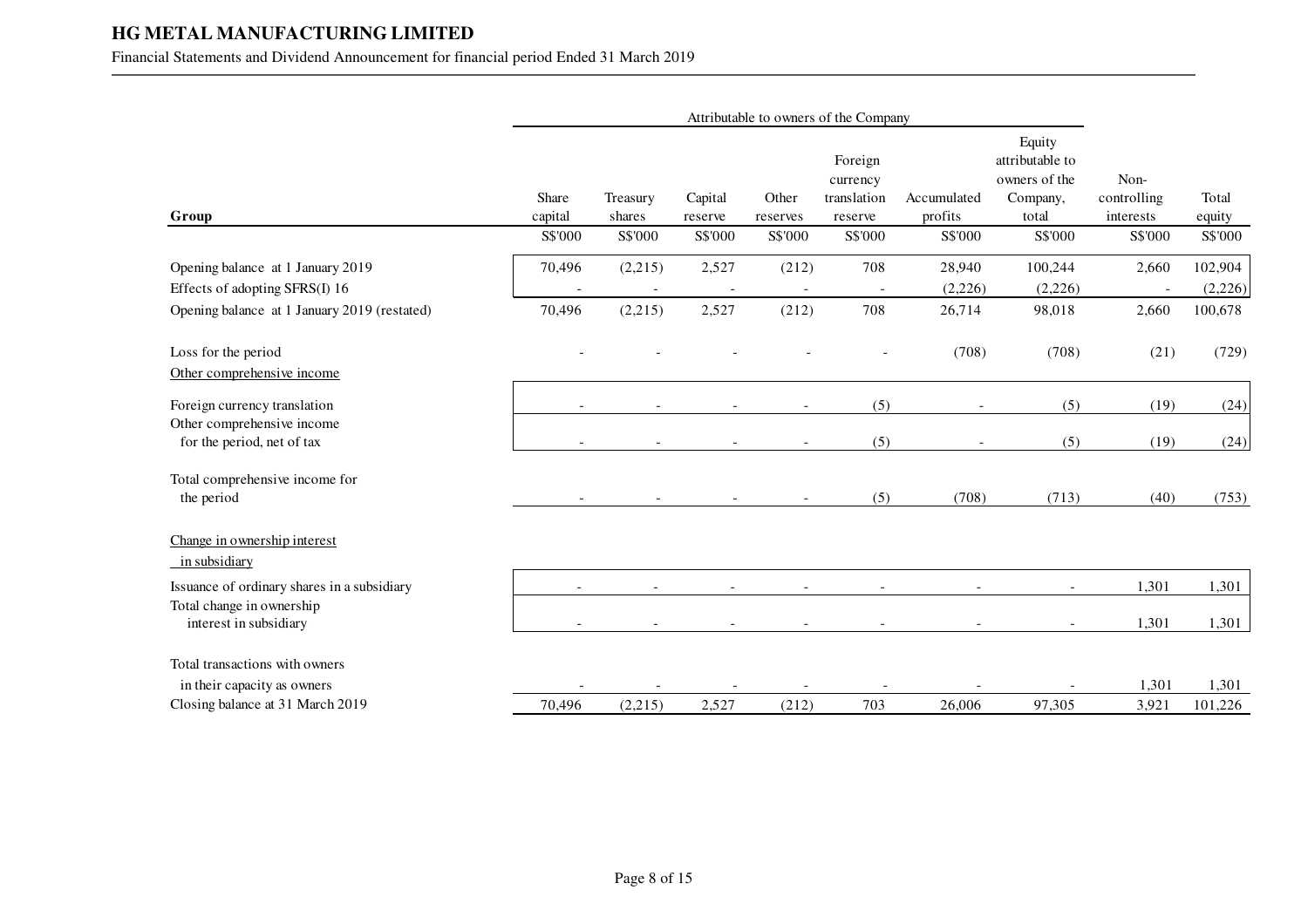Financial Statements and Dividend Announcement for financial period Ended 31 March 2019

| Company                                                                        | Share<br>capital | Treasury<br>shares | Capital<br>reserve | Accumulated<br>losses | Total<br>equity   |
|--------------------------------------------------------------------------------|------------------|--------------------|--------------------|-----------------------|-------------------|
|                                                                                | S\$'000          | S\$'000            | S\$'000            | S\$'000               | S\$'000           |
| Opening balance at 1 January 2018 (FRS framework)                              | 70,496           | (2,215)            | 2,527              | (2,354)               | 68,454            |
| Cumulative effects of adopting SFRS(I)                                         |                  |                    |                    | (4)                   | (4)               |
| Opening balance at 1 January 2018 (SFRS(I) framework)                          | 70.496           | (2,215)            | 2,527              | (2,358)               | 68,450            |
| Loss for the year, representing total<br>comprehensive income for the year     |                  |                    |                    | (4,447)               | (4, 447)          |
| Closing balance at 31 December 2018                                            | 70,496           | (2,215)            | 2,527              | (6,805)               | 64,003            |
| Opening balance at 1 January 2019<br>Effects of adopting SFRS(I) 16            | 70,496           | (2,215)            | 2,527              | (6,805)<br>(2,225)    | 64,003<br>(2,225) |
| Opening balance at 1 January 2019 (restated)                                   | 70.496           | (2,215)            | 2,527              | (9,030)               | 61,778            |
| Loss for the period, representing total<br>comprehensive income for the period |                  |                    |                    | (764)                 | (764)             |
| Closing balance at 31 March 2019                                               | 70.496           | (2,215)            | 2,527              | (9.794)               | 61,014            |

**1(d)(ii) Details of any changes in the company's share capital arising from rights issue, bonus issue, share buy-backs, exercise of share options or warrants, conversion of other issues of equity securities, issue of shares for cash or as consideration for acquisition or for any other purpose since the end of the previous period reported on. State the number of shares that may be issued on conversion of all the outstanding convertibles, if any, against the total number of issued shares excluding treasury shares and subsidiary holdings of the issuer, as at the end of the current financial period reported on and as at the end of the corresponding period of the immediately preceding financial year. State also the number of shares held as treasury shares and the number of subsidiary holdings, if any, and the percentage of the aggregate number of treasury shares and subsidiary holdings held against the total number of shares outstanding in a class that is listed as at end of the current financial period reported on and as at the end of the corresponding period of the immediately preceding financial year.** 

There were no changes in the Company's share capital since 31 December 2018 to 31 March 2019.

|                                                                                      | 2019        | 2018        |
|--------------------------------------------------------------------------------------|-------------|-------------|
| Number of issued shares (excluding treasury shares)                                  |             |             |
| As at 31 December (prior year) and 31 March                                          | 127,417,735 | 127,417,735 |
| Number of treasury shares                                                            | 2019        | 2018        |
| As at 31 March                                                                       | 3,193,630   | 3,193,630   |
| Percentage of number of treasury shares against<br>the total number of issued shares | $2.45\%$    | $2.45\%$    |

The Company did not hold any options, convertibles or subsidiary holdings as at 31 March 2019 and 31 March 2018.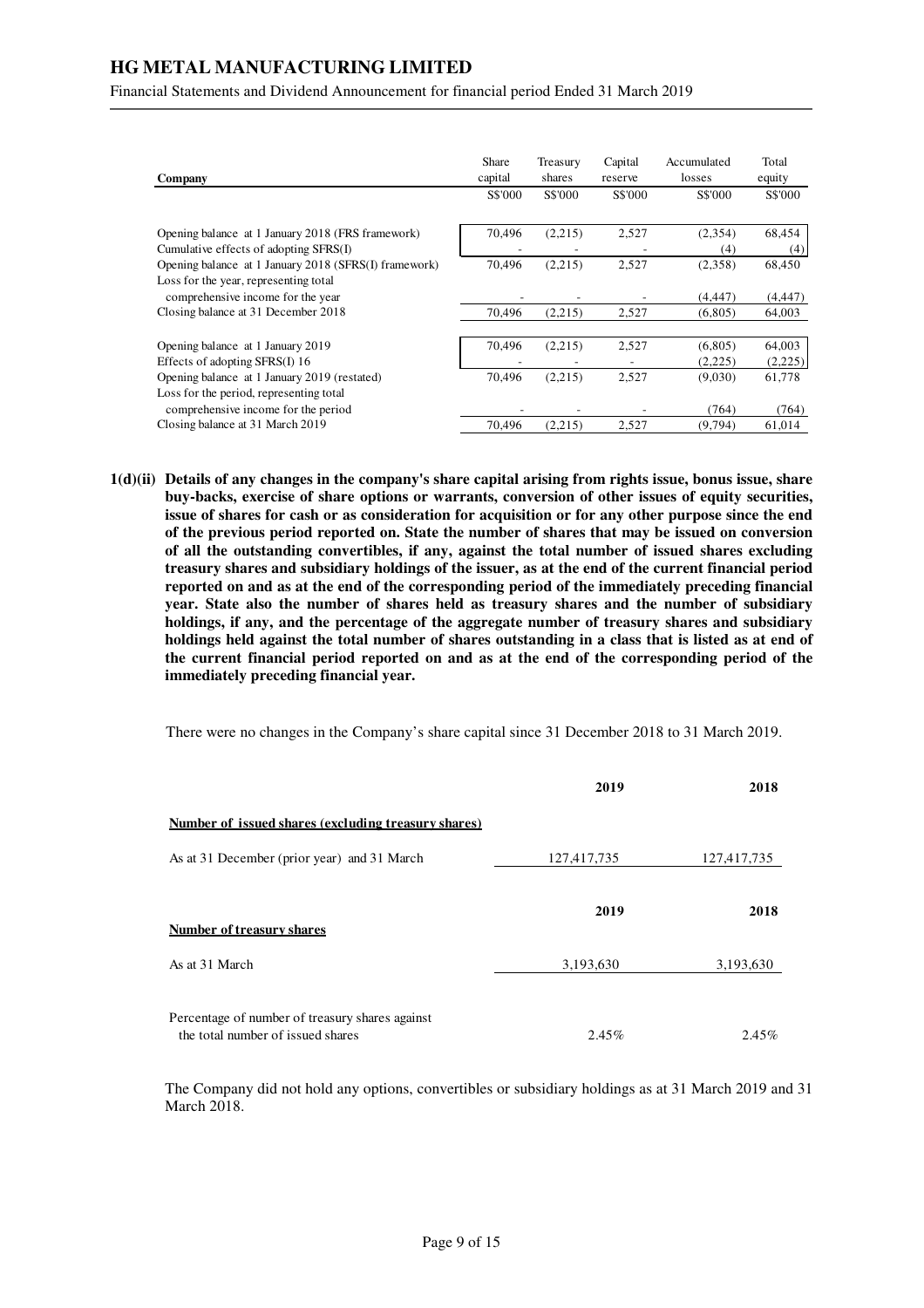Financial Statements and Dividend Announcement for financial period Ended 31 March 2019

**1(d)(iii) to show the total number of issued shares excluding treasury shares as at the end of the current financial period and as at end of the immediately preceding year.** 

|                                                         | 31 March 2019 | 31 December 2018 |
|---------------------------------------------------------|---------------|------------------|
| Total number of issued shares                           | 130.611.365   | 130,611,365      |
| Treasury shares                                         | (3,193,630)   | (3,193,630)      |
| Total number of issued shares excluding treasury shares | 127,417,735   | 127,417,735      |

#### **1(d)(iv) A statement showing all sales, transfers, disposal, cancellation and/or use of treasury shares as at the end of the current financial period reported on.**

There were no treasury shares sold, transferred, disposed, cancelled and/or used during and as at the end of the current financial period reported on.

**1(d)(v) A statement showing all sales, transfers, cancellation and/or use of subsidiary holdings as at the end of the current financial period reported on.** 

There were no subsidiary holdings during and as at the end of the current financial period reported on.

**2. Whether figures have been audited or reviewed, and in accordance with which auditing standard or practice.** 

The figures have not been reviewed or audited by the auditors.

**3. Where the figures have been audited or reviewed, the auditors' report (including any qualifications or emphasis of matter)** 

Not applicable

#### **4. Whether the same accounting policies and methods of computation as in the issuer's most recently audited financial statements have been applied**

The financial statements are prepared in accordance with Singapore Financial Reporting Standards (International) ("SFRS(I)s"). Except as disclosed in Note 5 below, the Group has applied the same accounting policies and methods of computation to the financial statements for the current financial period and the most recent audited financial statements for the financial year ended 31 December 2018.

#### **5. If there are any changes in the accounting policies and methods of computation, including any required by an accounting standard, what has changed, as well as the reasons for, and the effect of, the change**

The Group has adopted the same accounting policies and methods of computation in the financial statements for the current financial period as those in the audited financial statements for the financial year ended 31 December 2018, and all relevant new Singapore Financial Reporting Standards (International) ("SFRS(I)s"), amendments and interpretations of SFRS(I)s that are effective for annual periods beginning on or after1 January 2019 as follows:

| Description                                                     | Effective for annual<br>periods beginning on<br>or after |
|-----------------------------------------------------------------|----------------------------------------------------------|
|                                                                 |                                                          |
| SFRS(I) 16 Leases                                               | 1 January 2019                                           |
| Amendments to SFRS(I) 9 Prepayment Features with Negative       | 1 January 2019                                           |
| Compensation                                                    |                                                          |
| Amendments to SFRS(I) 1-28 Long-term Interest in Associates and | 1 January 2019                                           |
| Joint Ventures                                                  |                                                          |
| Annual Improvements to SFRS(I)s 2015-2017 Cycle                 | 1 January 2019                                           |
|                                                                 |                                                          |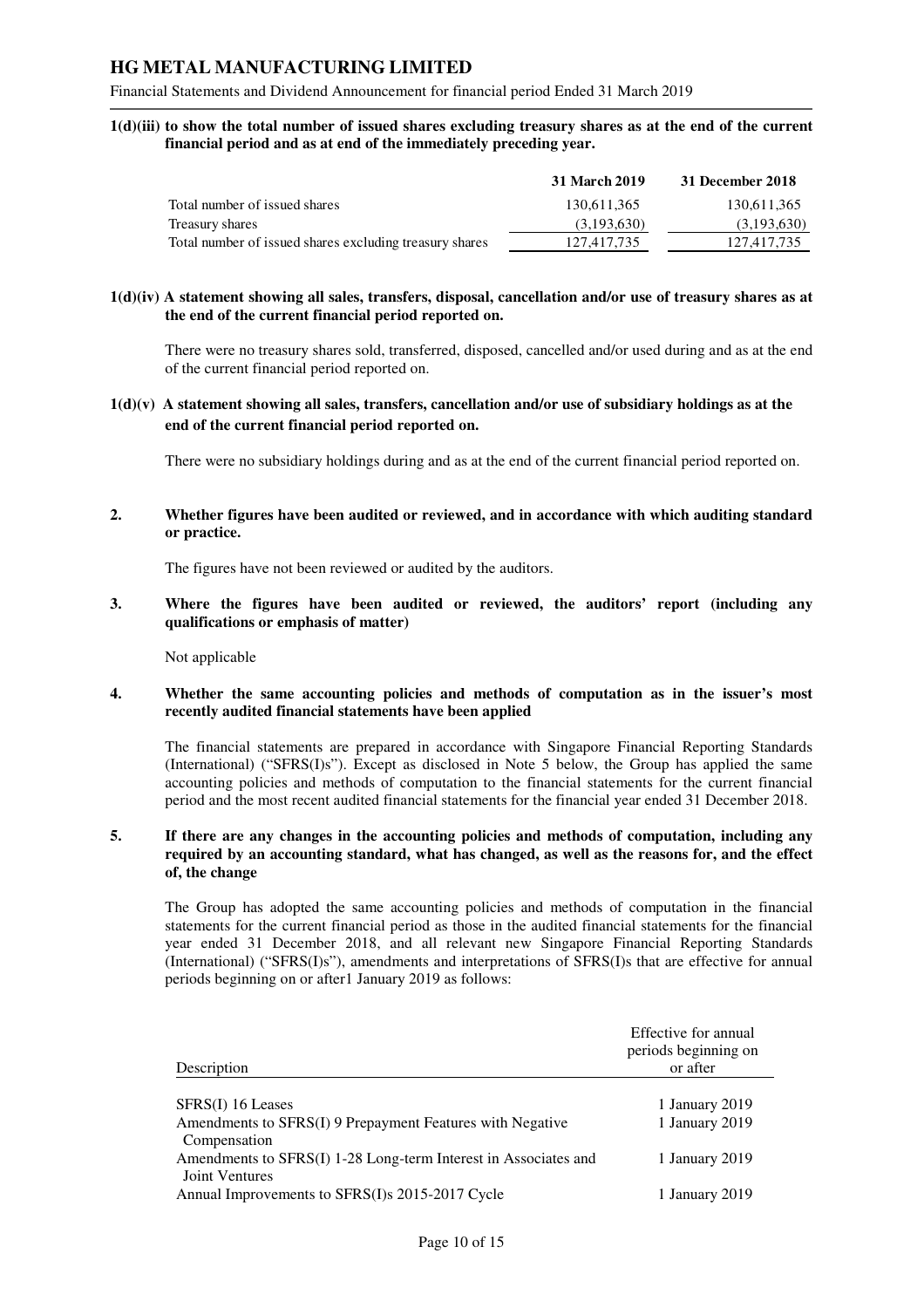Financial Statements and Dividend Announcement for financial period Ended 31 March 2019

| Amendments to SFRS(I) 1-19: Plan Amendment, Curtailment or | 1 January 2019 |
|------------------------------------------------------------|----------------|
| Settlement                                                 |                |
| SFRS(I) INT 23 Uncertainty over Income Tax Treatments      | 1 January 2019 |

The adoption of the new SFRS(I)s, amendments and interpretations of SFRS(I)s did not result in any material impact to the financial statements in the year of initial application except for the following:

#### Adoption of SFRS(I) 16 Leases

SFRS(I) 16 requires lessees to recognise most leases on balance sheets. The standard includes two recognition exemptions for lessees – leases of 'low value' assets and short-term leases. SFRS(I) 16 is effective for annual periods beginning on or after 1 January 2019. At commencement date of a lease, a lessee will recognise a liability to make a lease payment (i.e. the lease liability) and an asset representing the right to use the underlying asset during the lease term (i.e. the right-of-use asset). Lessees will be required to separately recognise the interest expense on the lease liability and the depreciation expense on the right-of-use asset.

The Group applied SFRS(I) 16 on 1 January 2019, using the modified retrospective approach. The cumulative effect of the adoption of SFRS(I) 16 is recognised as an adjustment to the opening balance of the retained earnings as at 1 January 2019, with no restatement of comparative information. On adoption of SFRS(I) 16, the Group has measured right-of-use assets at its carrying amount as if the standard had been applied since the commence date and lease liability on the remaining lease payments discounted using the incremental borrowing rate as the date of initial application.

The cumulative effects of adopting SFRS(I) 16 are as follows:

|                                        | As at 1 January 2019                 |                                  |                 |  |
|----------------------------------------|--------------------------------------|----------------------------------|-----------------|--|
| <b>Statement of financial position</b> | As previously<br>reported<br>S\$'000 | <b>Effects</b><br><b>S\$'000</b> | <b>Adjusted</b> |  |
|                                        |                                      |                                  |                 |  |
| Group                                  |                                      |                                  |                 |  |
| Right-of-use assets                    |                                      | 4,157                            | 4,157           |  |
| Lease liabilities                      |                                      | 8,130                            | 8,130           |  |
| Trade and other payables               | 35,461                               | (199)                            | 35,262          |  |
| Deferred income                        | 1,548                                | (1,548)                          |                 |  |
| Retained earnings                      | 28,940                               | (2,226)                          | 26,714          |  |
| <b>Company</b>                         |                                      |                                  |                 |  |
| Right-of-use assets                    |                                      | 4,148                            | 4,148           |  |
| Lease liabilities                      |                                      | 8,120                            | 8,120           |  |
| Trade and other payables               | 52,300                               | (199)                            | 52,101          |  |
| Deferred income                        | 1,548                                | (1,548)                          |                 |  |
| Retained earnings                      | (6,805)                              | (2,225)                          | (9,030)         |  |

**6. Earnings per ordinary share of the group for the current period reported on and the corresponding period of the immediately preceding financial year, after deducting any provision for preference dividends** 

|                               | Group   |         |  |
|-------------------------------|---------|---------|--|
|                               | 1Q 2019 | 1Q 2018 |  |
| Earnings per ordinary shares: |         |         |  |
| (a) Basic (cents)             | (0.56)  | (0.29)  |  |
| $(b)$ Diluted (cents)         | (0.56)  | (0.2)   |  |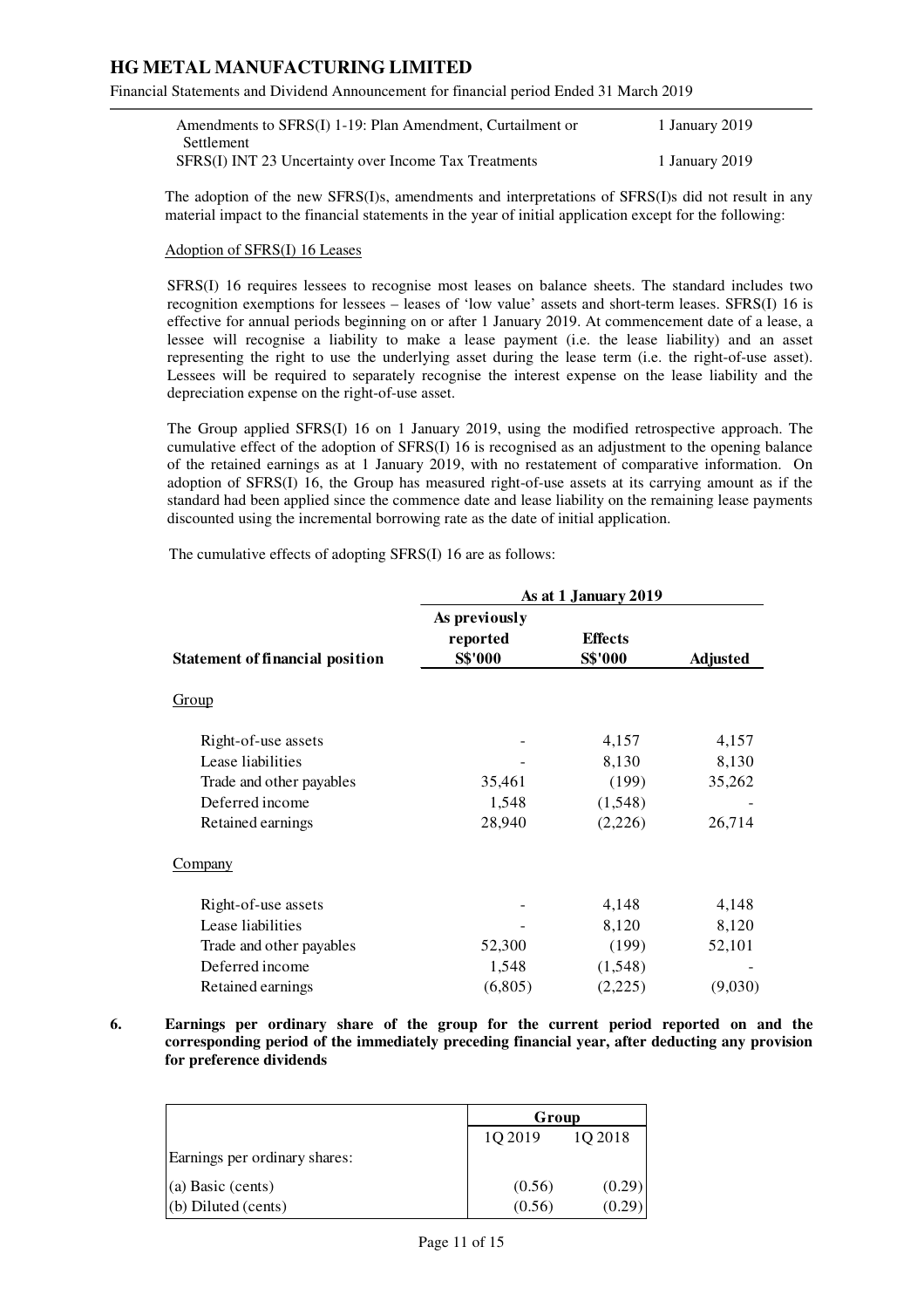Financial Statements and Dividend Announcement for financial period Ended 31 March 2019

- (a) Earnings per share were calculated based on weighted average number of shares of 127,417,735 and 127,417,735 for the period ended 31 March 2019 and 31 March 2018 respectively.
- (b) Diluted earnings per share were calculated based on adjusted weighted average number of shares during the year.

There was no dilution in earnings per ordinary share this year and the comparative last year.

## **7. Net asset value (for the issuer and group) per ordinary share based on the total number of issued shares excluding treasury shares of the issuer at the end of the (a) current period reported on and (b) immediately preceding financial year**

|                                          | Group |                                             | Company |      |
|------------------------------------------|-------|---------------------------------------------|---------|------|
|                                          |       | 31.03.2019 31.12.2018 31.03.2019 31.12.2018 |         |      |
| Net asset value per ordinary share (S\$) | 0.76  | 0.79                                        | 0.48    | 0.50 |

Net asset value per ordinary share was calculated based on 127,417,735 as at 31 March 2019 and 31 December 2018.

**8. A review of the performance of the group, to the extent necessary for a reasonable understanding of the group's business. It must include a discussion of the following:-** 

**(a) any significant factors that affected the turnover, costs and earnings of the Group for the current financial period reported on, including (where applicable) seasonal or cyclical factors; and** 

**(b) any material factors that affected the cash flow, working capital, assets or liabilities of the group during the current financial period reported on.** 

#### **Results for 1Q2019 versus 1Q2018**

#### **Revenue and Gross Profit**

The Group reported a 34% decline in revenue to S\$31.2 million in 1Q2019 from S\$47.0 million in 1Q2018. The drop in revenue was due to lower demand for steel products and lesser export volume in 1Q2019, which led to the overall decline in sales volume as compared to the previous corresponding quarter.

Total gross profit of S\$2.1 million for 1Q2019 was 16% lower than 1Q2018. The decline in revenue was partially compensated by higher gross profit margin of 6.8% achieved in 1Q2019 compared to 5.4% in 1Q2018, thereby mitigating the impact arising from decline in business volume.

#### **Other Operating Income**

.

Other operating income decreased to S\$1.2 million in 1Q2019 from S\$2.0 million in 1Q2018. The decline was mainly attributed to the reduction in warehousing and rental income of S\$0.5 million and absence of deferred income of S\$0.3 million following the adoption of SFRS(I) 16 Leases.

#### **Distribution, Administrative, Other Operating and Finance Expenses**

The Group's distribution expenses decreased to S\$0.1 million in 1Q2019 from S\$0.2 million in 1Q2018 in line with lower sales volume in 1Q2019.

Administrative expenses reduced slightly to S\$2.1 million in 1Q2019 as compared to S\$2.2 million in previous corresponding quarter.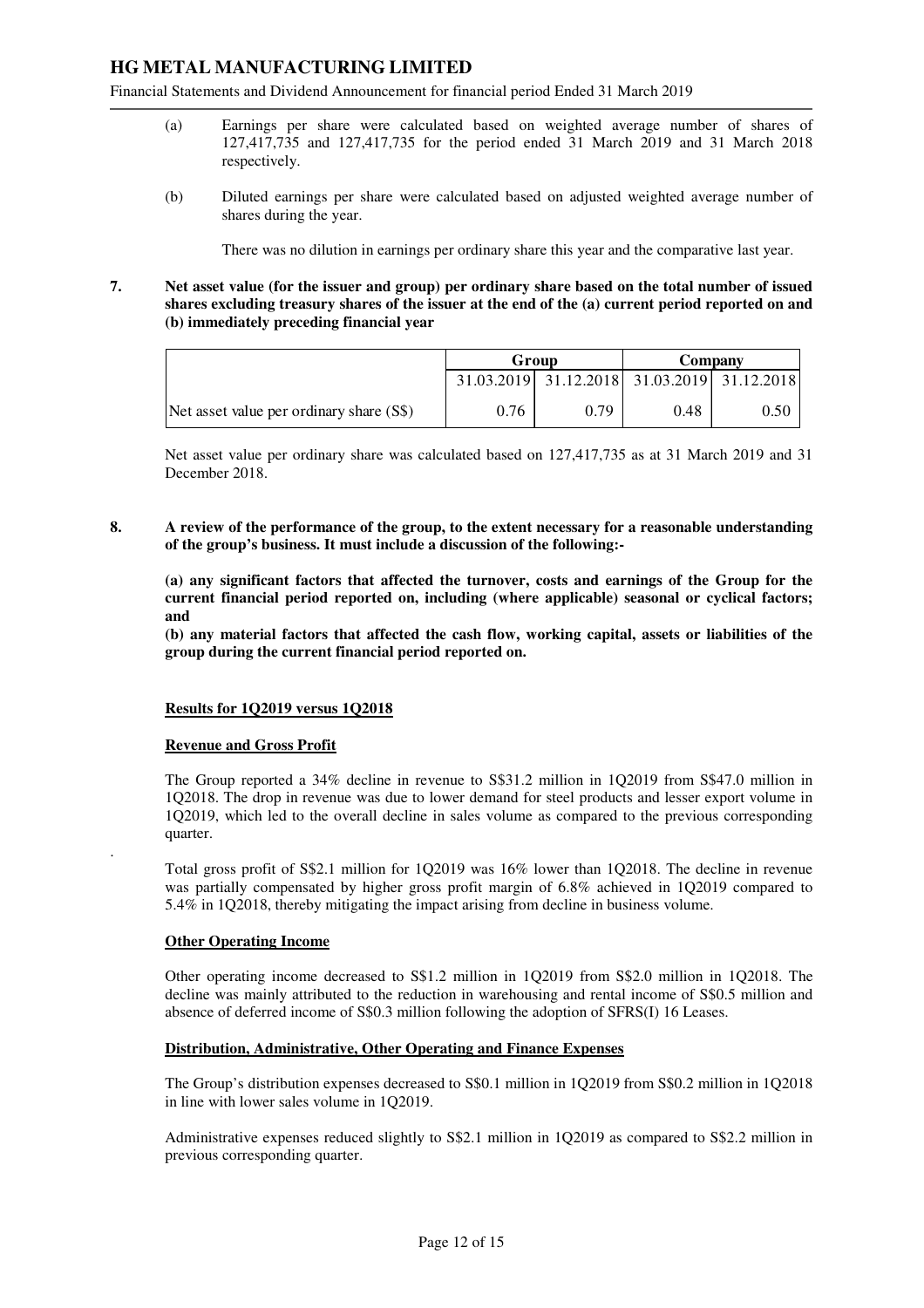Financial Statements and Dividend Announcement for financial period Ended 31 March 2019

Other operating expenses decreased by 33% from S\$2.6 million in 1Q2018 to S\$1.7 million in 1Q2019, mainly due to decrease on foreign exchange loss and fair value loss on forward currency contracts of S\$0.4 million and lower operating expenses following the adoption SFRS(I) 16 Leases.

The increase of finance costs in 1Q2019 was due to higher borrowing cost incurred on trade financing for stock purchases and interest expenses for lease liability on adoption of SFS(I) 16 Leases.

## **Profitability**

The Group posted a net loss after tax of S\$0.73 million in 1Q2019 compared to a net loss after tax of S\$0.37 million in 1Q2018 due to reasons afore-mentioned.

#### **Balance Sheet**

The Group's non-current assets increased to S\$43.3 million as at 31 March 2019 compared to S\$36.8 million as at 31 December 2018. This was mainly attributed to the recognition of right-of-use assets of S\$3.7 million in line with the adoption of SFRS(I) 16 Leases and increase in property, plant and equipment of S\$2.8 million, that relates mainly to the steel fabrication plant in Myanmar.

As at 31 March 2019, the Group's inventory on hand increased to S\$36.6 million as compared to S\$30.9 million as at 31 December 2018 as a result of stock replenishment.

Trade and other receivables decreased slightly to S\$51.0 million as at 31 March 2019 as compared to S\$51.2 million as at 31 December 2018 mainly due to decrease in sales activities.

Trade and other payables decreased to S\$26.4 million as at 31 March 2019 compared to S\$35.5 million as at 31 December 2018 due to repayment made to suppliers in 1Q2019.

Bank borrowings increased to S\$16.0 million as at 31 March 2019 due to increased trade financing for stock purchases during the quarter.

Lease liability arose from the adoption of SFRS(I) 16 and relates mainly to leases of land and building of the Group

#### **Statement of Cash Flows**

The net cash flows used in operating activities was S\$14.1 million in 1Q2019 as compared to net cash flows used in operating activities of S\$2.6 million in 1Q2018. This was mainly attributable to the increase in inventories of S\$6.1 million and prepaid expenses of S\$0.4 million as well as reduction in trade and other payables of S\$8.6 million, offset by decrease in trade and other receivables of S\$0.2 million.

Net cash flows used in investing activities for 1Q2019 was S\$2.4 million for purchase of property, plant and equipment.

Net cash flows generated from financing activities for 1Q2019 was S\$11.9 million, mainly due to contribution of share capital by minority shareholders of S\$0.8 million by our partner in Myanmar and net proceeds from bank borrowings of S\$12.5 million, offset by repayment of lease payments of S\$1.4 million.

The Group's cash and cash equivalents was S\$10.9 million as at 31 March 2019 in comparison to S\$25.8 million as at 31 March 2018.

#### **9. Where a forecast, or a prospect statement, has been previously disclosed to shareholders, any variance between it and the actual results**

Not applicable.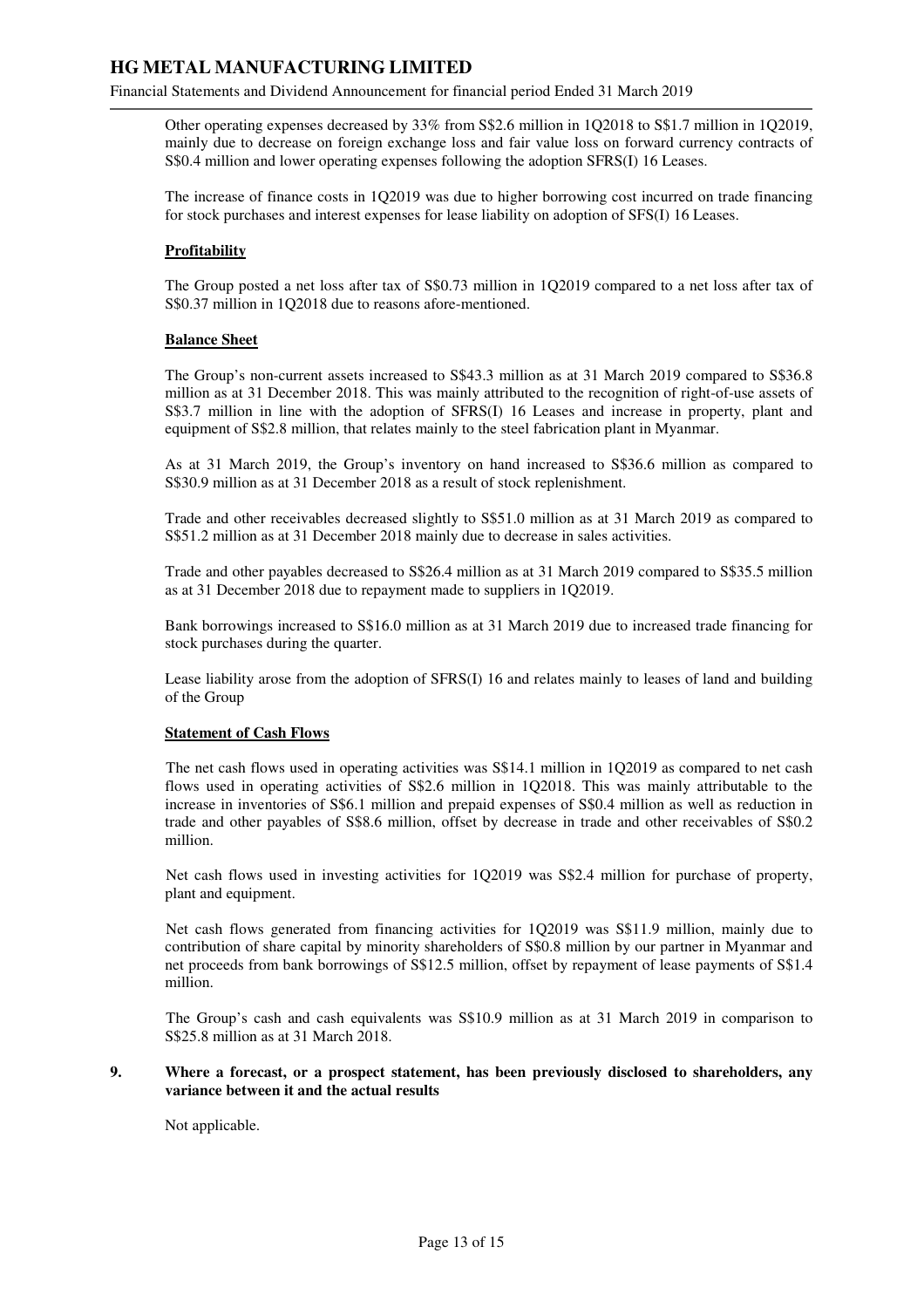Financial Statements and Dividend Announcement for financial period Ended 31 March 2019

#### **10. A commentary at the date of the announcement of the significant trends and competitive conditions of the industry in which the group operates and any known factors or events that may affect the group in the next reporting period and the next 12 months**

According to the advance estimates released by the Ministry of Trade and Industry, the Singapore economic growth slowed to 1.3 percent in the 1<sup>st</sup> quarter of 2019, down from the 1.9 percent growth registered in the fourth quarter of 2018. The decline was attributed to the weakening in manufacturing sector which contracted 1.9 percent in the  $1<sup>st</sup>$  quarter of 2019. The construction industry on the other hand expanded by 1.4 percent on Y-O-Y basis, registering the first quarter of positive growth for the sector following ten consecutive quarters of decline, driven by improvement in private sector construction activities.

Notwithstanding that there are initial signs of slight recovery for the construction industry and the outlook for marine offshore industry generally improved as oil prices recovered, the Group perceives that the operating environment for the steel industry remains challenging. The volatility in steel prices and US dollar, as well as intensified competition amongst industry players, continue to weigh on business profit margin amidst higher weighted average cost of inventory and added pricing pressure for steel products. Further, the unresolved trade talks between US and China and the threat of increase tariff to 25% on Chinese goods by US, will create unfavourable global business sentiment. In the light of the challenges faced, the Group will work on optimising its inventory holding and pursuing growth for the higher margin value added customised solutions while keeping up marketing efforts to take advantage of the gradual recovery of the construction and marine industries.

With the commencement of business operation for the steel fabrication plant in Myanmar in Feb 2019, the Group will put in all efforts towards developing the market for our products and services. The Group will also seek opportunities and explore potential collaboration with strategic partners to grow its businesses.

Further to the update provided on 18 February 2019 in relation to the project to redevelop the warehouse facility at 28 Jalan Buroh, Singapore 619484. As at the date of this announcement, the Group has completed the award of contracts to all successful tenderers. The Group will be incurring up to S\$13.0 million for the said redevelopment and will be funding the project using its working capital and bank borrowings.

#### **11. Dividend**

#### **(a) Current financial period reported on**

 *Any dividend recommended for the current financial year reported on?* 

None

#### **(b) Corresponding period of the immediately preceding financial year**

 *Any dividend recommended for the corresponding period of the immediately preceding financial year?* 

None

#### **(c) Date payable**

Not applicable

#### **(d) Books closure date**

Not applicable

### **12. If no dividend has been declared/recommended, a statement to that effect and the reason(s) for the decision.**

Not applicable as the Company currently does not have profits available for the declaration of dividend.